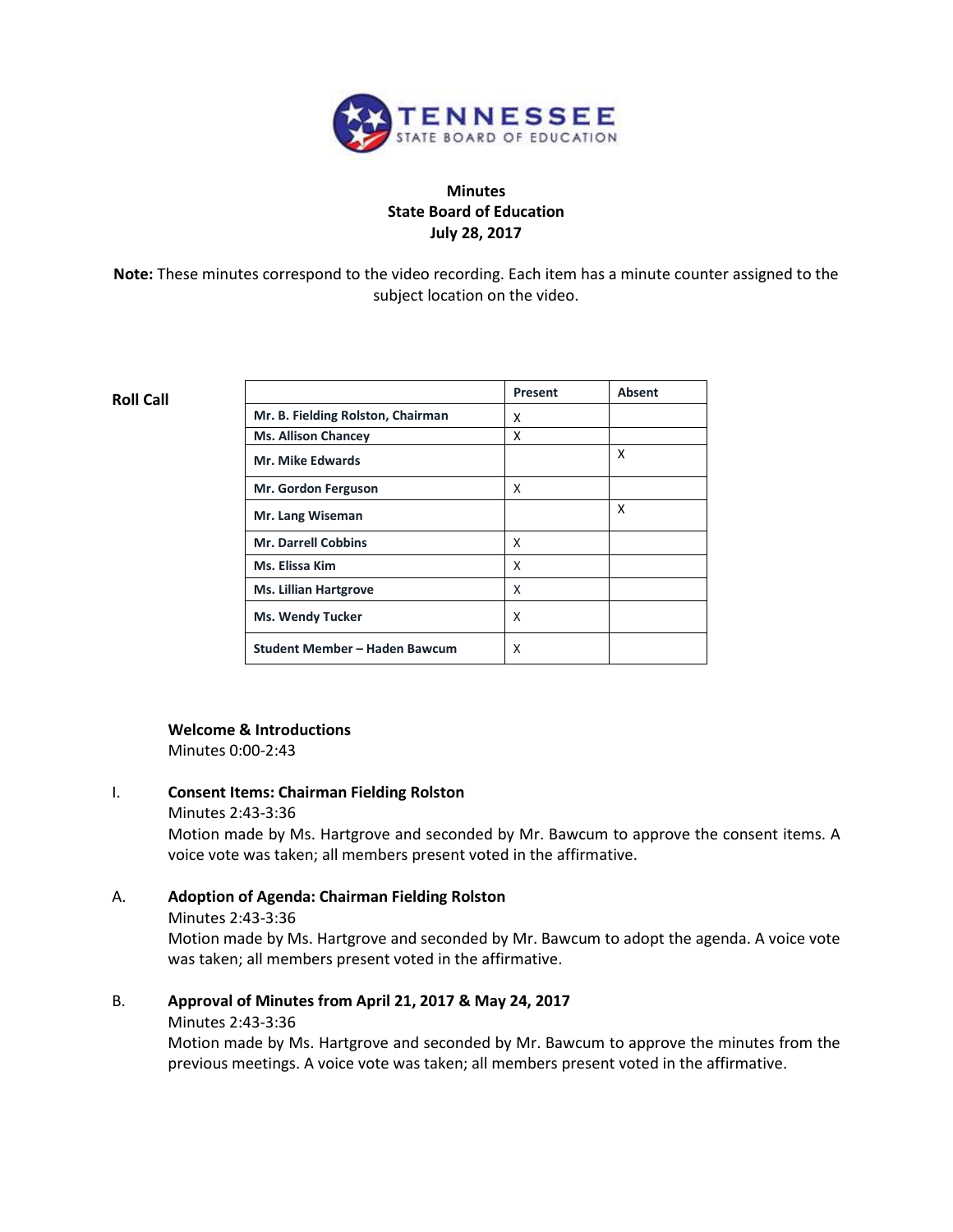### II. **Emergency Items**

### A. **Individualized Education Accounts, Rule 0520-01-11**

#### Minutes 3:39-8:47 Discussion at 4:42-7:41

Emergency rule to align the rules with recently passed legislation. The Department of Education is seeking an emergency rule, so it will be in effect for the next IEA application cycle. In addition, this item will need approval on first reading as a permanent rule as the emergency rule will expire in 180 days. Presented by Ms. Rebecca Wright, Director of the IEA Program. Motion made by Ms. Tucker and seconded by Mr. Ferguson to approve this rule. A roll call vote was taken; all members present voted in the affirmative.

|                                   | Yes | No |
|-----------------------------------|-----|----|
| Mr. B. Fielding Rolston, Chairman | x   |    |
| <b>Ms. Allison Chancy</b>         | x   |    |
| Mr. Gordon Ferguson               | x   |    |
| <b>Mr. Darrell Cobbins</b>        | x   |    |
| Ms. Elissa Kim                    | x   |    |
| <b>Ms. Lillian Hartgrove</b>      | x   |    |
| <b>Ms. Wendy Tucker</b>           | X   |    |
| Student Member - Haden Bawcum     | x   |    |

# B. **Educator Licensure Emergency Rule 0520-02-03-.09**

Minutes 8:48-15:31 Discussion at 10:15-14:48

Emergency rule of changes in Board disciplinary action for particular types of infractions. In addition, this item will need approval on first reading as a permanent rule as the emergency rule will expire in 180 days. Presented by Ms. Elizabeth Taylor, General Counsel of the State Board of Education. Motion made by Ms. Hartgrove and seconded by Mr. Bawcum to approve this rule. A roll call vote was taken; all members present voted in the affirmative.

|                                   | Yes | No |
|-----------------------------------|-----|----|
| Mr. B. Fielding Rolston, Chairman | x   |    |
| <b>Ms. Allison Chancy</b>         | x   |    |
| Mr. Gordon Ferguson               | x   |    |
| <b>Mr. Darrell Cobbins</b>        | x   |    |
| Ms. Elissa Kim                    | x   |    |
| <b>Ms. Lillian Hartgrove</b>      | x   |    |
| <b>Ms. Wendy Tucker</b>           | x   |    |
| Student Member - Haden Bawcum     | x   |    |

# III. **Action Items (First Reading)**

# A. **Adult Education Programs, Rule 0520-01-02-.06**

Minutes 15:40-16:45

First reading of updates to the funding of adult education programs that lead to a regular high school diploma. Presented by Ms. Elizabeth Fiveash, Assistant Commissioner for Policy at the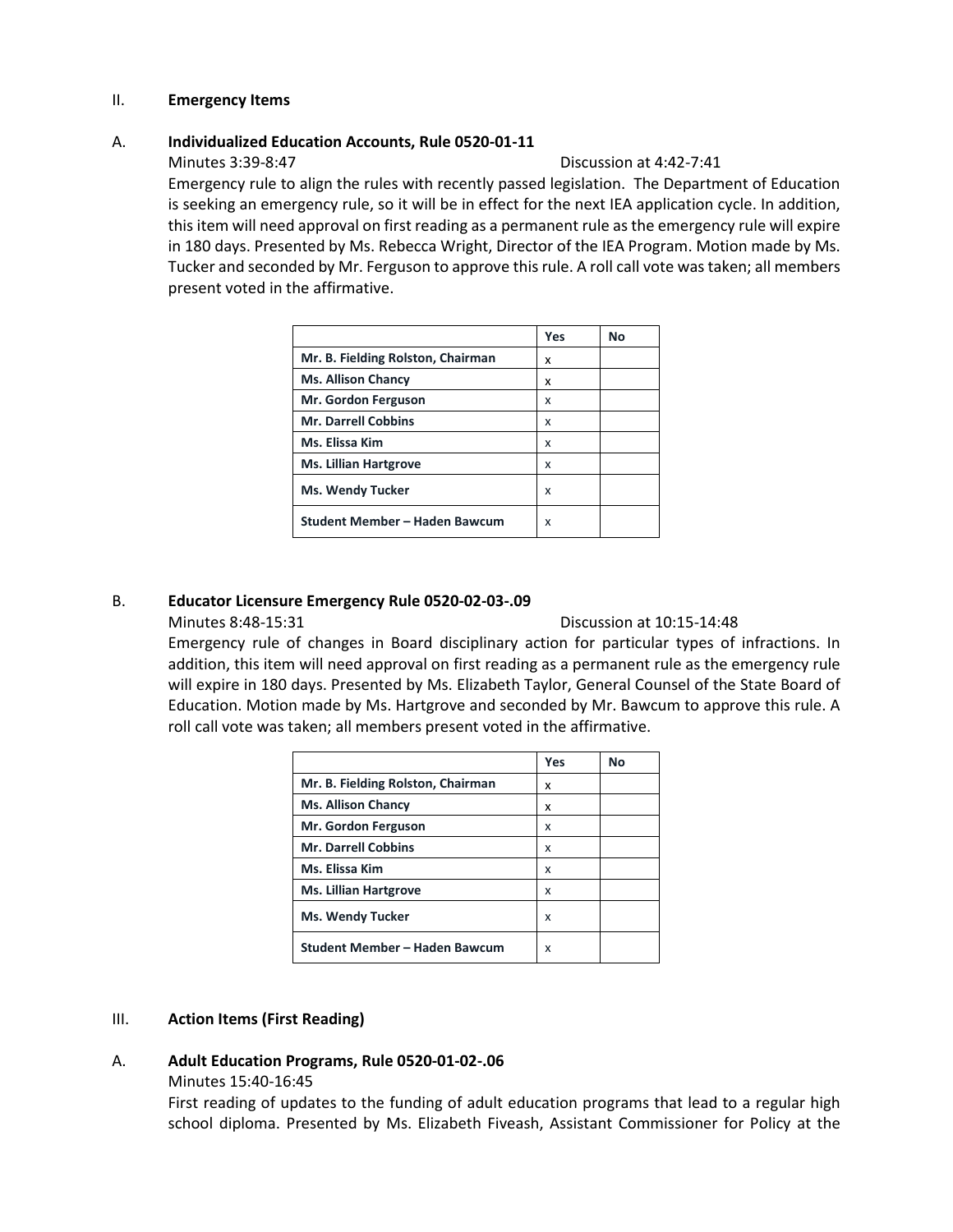Tennessee Department of Education. Motion made by Ms. Tucker and seconded by Mr. Ferguson to approve this item. A voice vote was taken; all members present voted in the affirmative.

# B. **World Language Standards**

#### Minutes 16:51-23:16 Discussion at 19:16-23:01

First reading of newly revised World Language standards. The standards are included for grades K-8 and the options for high school courses. These standards, if approved, will be implemented in the 2019-20 school year. Presented by Ms. Leigh Cummins, Research and Policy Analyst for the State Board of Education. Motion made by Mr. Bawcum and seconded by Mr. Ferguson to approve this item. A voice vote was taken; all members present voted in the affirmative.

# C. **Physical Activity Policy 4.206**

### Minutes 23:41-26:08 Discussion at 24:40-25:48

First reading to update the policy to reflect legislative changes to the requirements for physical activity. Presented by Ms. Lori Paisley Executive Director Coordinated School Activities. Motion made by Ms. Chancey and seconded by Ms. Tucker to approve this item. A voice vote was taken; all members present voted in the affirmative.

# D. **School Attendance Policy 4.100**

# Minutes 26:11-27:08

First reading to update the policy to reflect recent legislative changes made in Public Chapter 96 which prohibits students serving as a page to the General Assembly from being counted as absent. Presented by Ms. Elizabeth Fiveash. Motion made by Ms. Hartgrove and seconded by Mr. Bawcum to approve this item. A voice vote was taken; all members present voted in the affirmative.

# E. **Education of Incarcerated Students, Rule 0520-01-02-.30**

Minutes 27:09-31:38 Discussion at 28:00-31:25

First reading to establish policies and procedures for the education of students incarcerated in juvenile detention centers. Presented by Ms. Elizabeth Fiveash. Motion made by Ms. Chancey and seconded by Ms. Kim to approve this item. A voice vote was taken; all members present voted in the affirmative.

# F. **Charter School Enrollment, Rule 0520-14-01-.04**

# Minutes 31:39-32:47

First reading to provide clarity around charter school enrollment and align the rule to Public Chapter 307. Presented by Ms. Elizabeth Fiveash. Motion made by Ms. Tucker and seconded by Ms. Hartgrove to approve this item. A voice vote was taken; all members present voted in the affirmative.

# G. **Charter School Waiver Requests, Rule 0520-14-02**

# Minutes 32:48-34:16

First reading to update and provide clarity to the procedures for charter school waivers. Presented by Ms. Elizabeth Fiveash. Motion made by Mr. Bawcum and seconded by Ms. Tucker to approve this item. A voice vote was taken; all members present voted in the affirmative.

# H. **List of State Approved Textbooks – Section C**

#### Minutes 34:17-38:06 Discussion 36:53-38:06

First reading of the preliminary list of textbooks - Section C. Section C includes:: Science, PE/Wellness & Health, Fine Arts (Art, Music, Theatre Arts, Dance, and Media Arts), CTE, Arts, A/V Technology & Communication and Anatomy & Physiology. State law requires the State Board of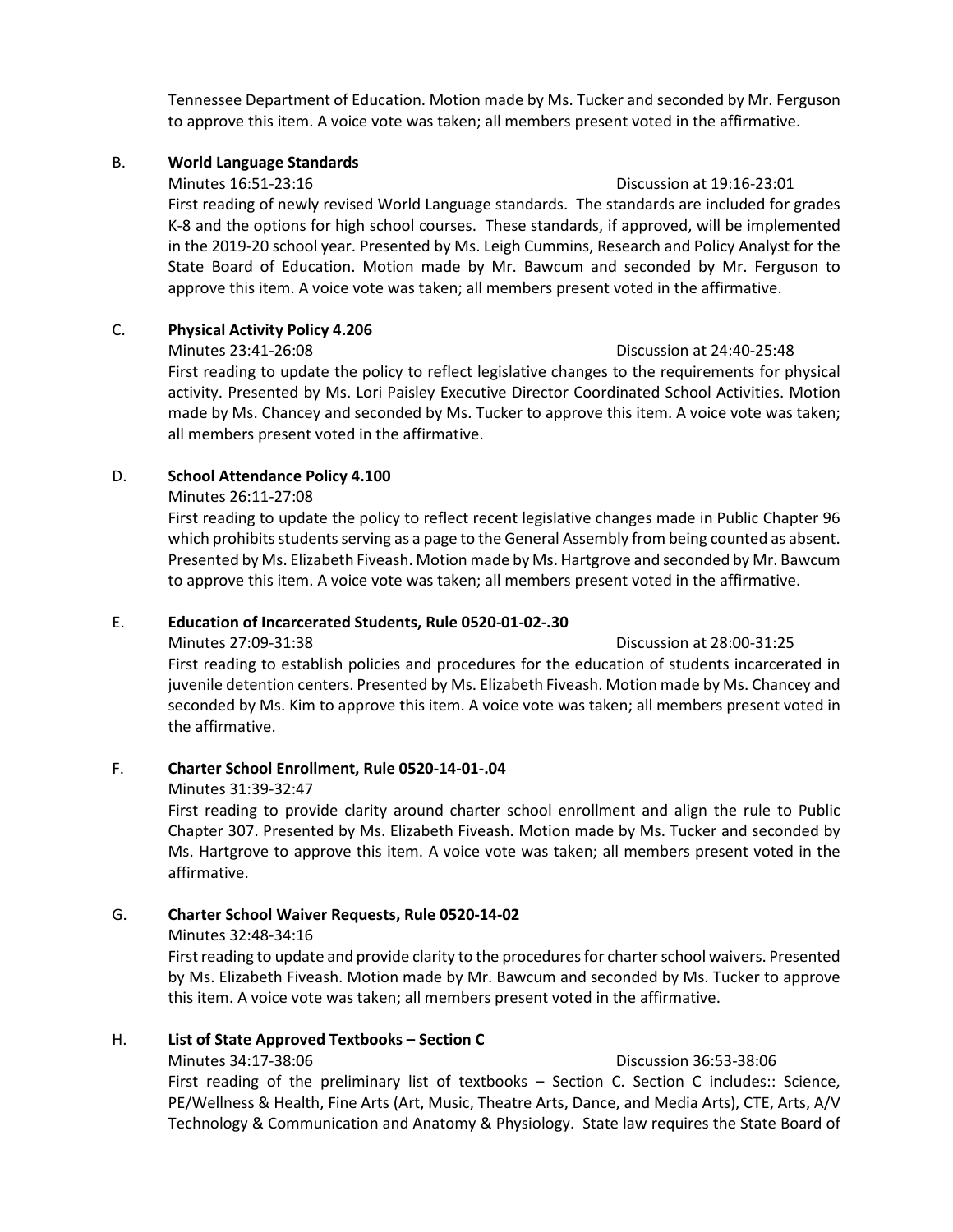Education to approve a list of textbooks for adoption by school districts. Presented by Dr. Tammy Shelton, Executive Director of Content and Assessment Design at the Tennessee Department of Education. Motion made by Ms. Hartgrove and seconded by Mr. Bawcum to approve this item. A voice vote was taken; all members present voted in the affirmative.

#### I. **Achievement School District, Rule 0520-14-03**

#### Minutes 38:07-40:15 Discussion at 38:50-39:55

First reading to update the waiver requirements for schools in the Achievement School District. Presented by Ms. Elizabeth Fiveash. Motion made by Mr. Ferguson and seconded by Ms. Tucker to approve this item. A voice vote was taken, all members present voted in the affirmative.

# J. **Uniform Grading Policy 3.301**

### Minutes 40:24-41:34

First reading to clarify procedures for awarding quality points for students who have completed AP, Cambridge, or IB courses or courses aligned with an Industry Certification or CLEP exam. Presented by Ms. Casey Haugner Wrenn, Assistant Commissioner of College, Career, and Technical Education at the Tennessee Department of Education. Motion made by Ms. Tucker and seconded by Mr. Bawcum to approve this item. A voice vote was taken; all members present voted in the affirmative.

# IV. **Action Items (Final Reading)**

# A. **High School Policy 2.103**

### Minutes 41:35-49:47 Discussion at 43:11-49:21

Final reading of amendments that clarify the requirements for summer school courses and End of Course examinations. This also includes the addition of a local assessment policy and makes updates to the Move on When Ready requirements. There were changes since the first reading. Presented by Ms. Elizabeth Fiveash. Motion made by Ms. Hartgrove and seconded by Ms. Tucker to approve this item. A voice vote was taken; all members present voted in the affirmative.

# B. **Teacher and Principal Evaluation Policy 5.201**

Minutes 49:48-54:59 Discussion at 53:41-54:28 Final reading of State Board policy to outline student growth portfolio supports. The item also makes changes to reflect recent legislation that reset the phase-in of TN Ready into a teacher's evaluation score. There have been changes since the first reading. Presented by Ms. Rene Diamond, Executive Director of Teacher Effectiveness at the Tennessee Department of Education. Motion made by Mr. Ferguson and seconded by Mr. Bawcum to approve this item. A voice vote was taken; all members present voted in the affirmative.

# C. **Social Studies Standards**

Final reading of newly revised social studies standards. The standards are included for grades K-8, the required high school courses, and the options for high school electives. These standards, if approved, will be implemented in the 2019-2020 school year. There have been changes since the first reading. Presented by Ms. Leigh Cummins. Motion made by Ms. Chancey and seconded by Ms. Hartgrove to approve this item. A voice vote was taken; all members present voted in the affirmative.

# Minutes 55:07-58-:52 Discussion at 56:12-57:06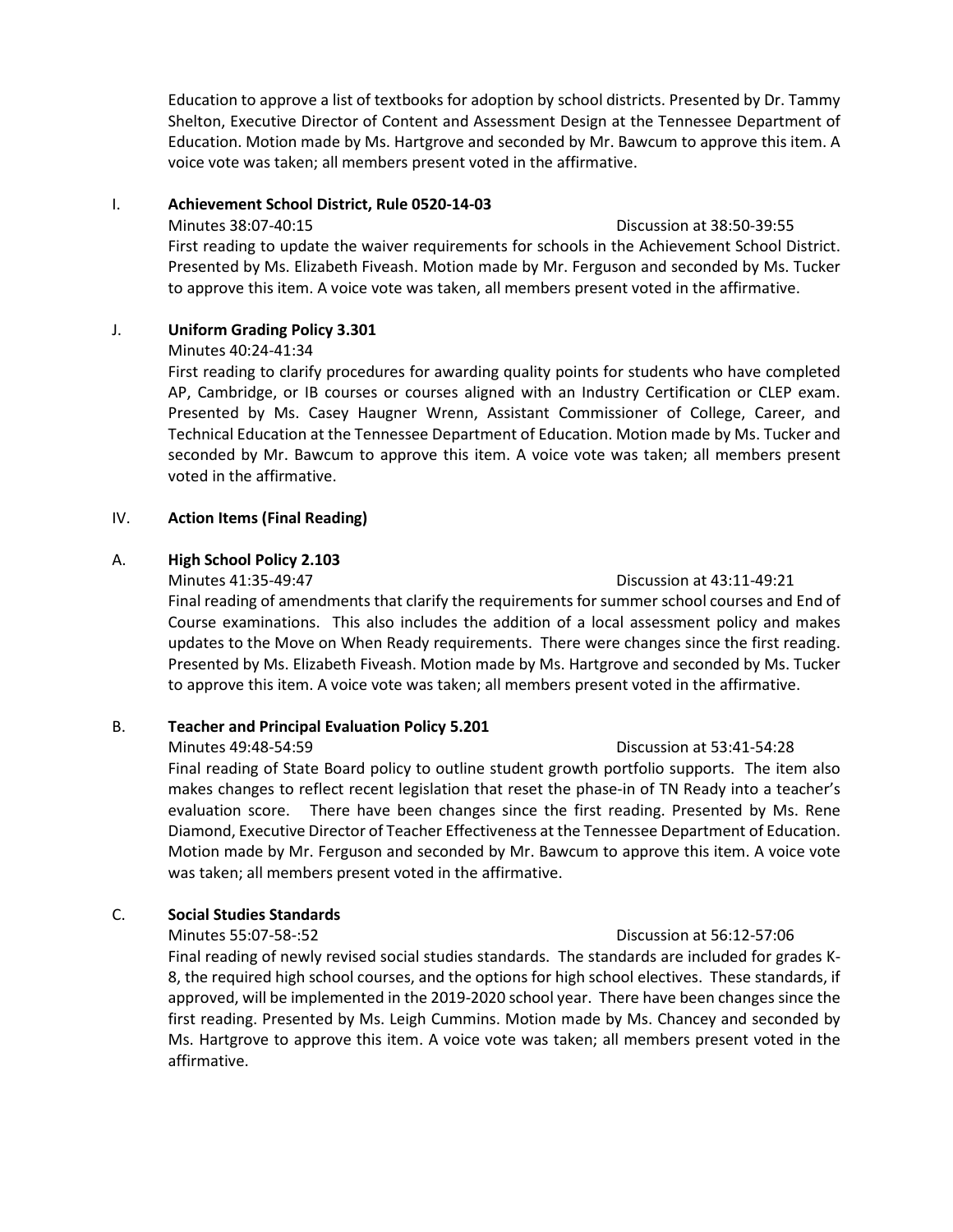# D. **Approved High School Courses Policy 3.205**

#### Minutes 58:53-1:02:40 Discussion at 58:53-1:02:40

Final reading to adopt a Tier II Mathematics Intervention course and a Tier II English Language Arts Intervention course for high school that will follow component three of the Response to Instruction and Intervention (RTI<sup>2</sup>) Framework. This also includes changes to incorporate the full course offerings for IB, AP, and Cambridge courses. There have been changes since the first reading. Presented by Dr. Tammy Shelton. Motion made by Ms. Hartgrove and seconded by Ms. Chancey to approve this item. A voice vote was taken; all members present voted in the affirmative.

# E. **Course Approval**

# Minutes 58:53-1:02:41

Final reading of course descriptions for the Tier II Mathematics Intervention course and a Tier II English Language Arts Intervention course for high school. There has been one minor change since first reading. Presented by Dr. Tammy Shelton. Motion made by Ms. Hartgrove and seconded by Ms. Chancey to approve this item. A voice vote was taken; all members present voted in the affirmative.

# F. **Educator Licensure Policy 5.502**

Minutes 1:02:41-1:14:49 Discussion at 1:05:21-1:14:34 First and final reading of an item to establish a provisional endorsement for certain special education courses. The provisional endorsement will be available to licensed educators enrolled in an additional endorsement program who meet certain requirements. Presented by Dr. Amy Wooten, Executive Director of Educator Licensure and Preparation at the Tennessee Department of Education and Ms. Theresa Nicholls, Assistant Commissioner for Special Populations and Student Supports at the Tennessee department of Education. Motion made by Mr. Ferguson and seconded by Ms. Tucker to approve this item. A voice vote was taken; all members present voted in the affirmative.

# G. **Local Education Agency (LEA) Alternative Salary Schedule**

Minutes 1:14:49-1:18:09 Discussion 1:15:55-1:16:58 First and final reading of alternative salary schedule proposals from Sweetwater City Schools. The proposed alternative salary schedule requires that advanced degrees be pre-approved and aligned to current job placement. Presented by Ms. Sylvia Flowers Director of Educator Talent at the Tennessee Department of Education. Motion made by Ms. Hartgrove and seconded by Mr. Ferguson to approve this item. A voice vote was taken; all members present voted in the affirmative.

# H. **State Board of Education Charter School Local Education Agency (LEA) Policies**

Minutes 1:21:10-1:22:46 Discussion at 1:21:10-1:22:46 Final reading of the policies required by state and federal law for the State Board to serve as the LEA for any charter schools it authorizes. There have been changes since the first reading. Presented by Ms. Tess Stovall, Director of Charter Schools at the State of Tennessee Board of Education; and Mr. Jay Whalen, Coordinator of Charter Schools at the State of Tennessee Board of Education. Motion made by Ms. Hartgrove and seconded by Ms. Tucker to approve this item. A voice vote was taken; all members present voted in the affirmative.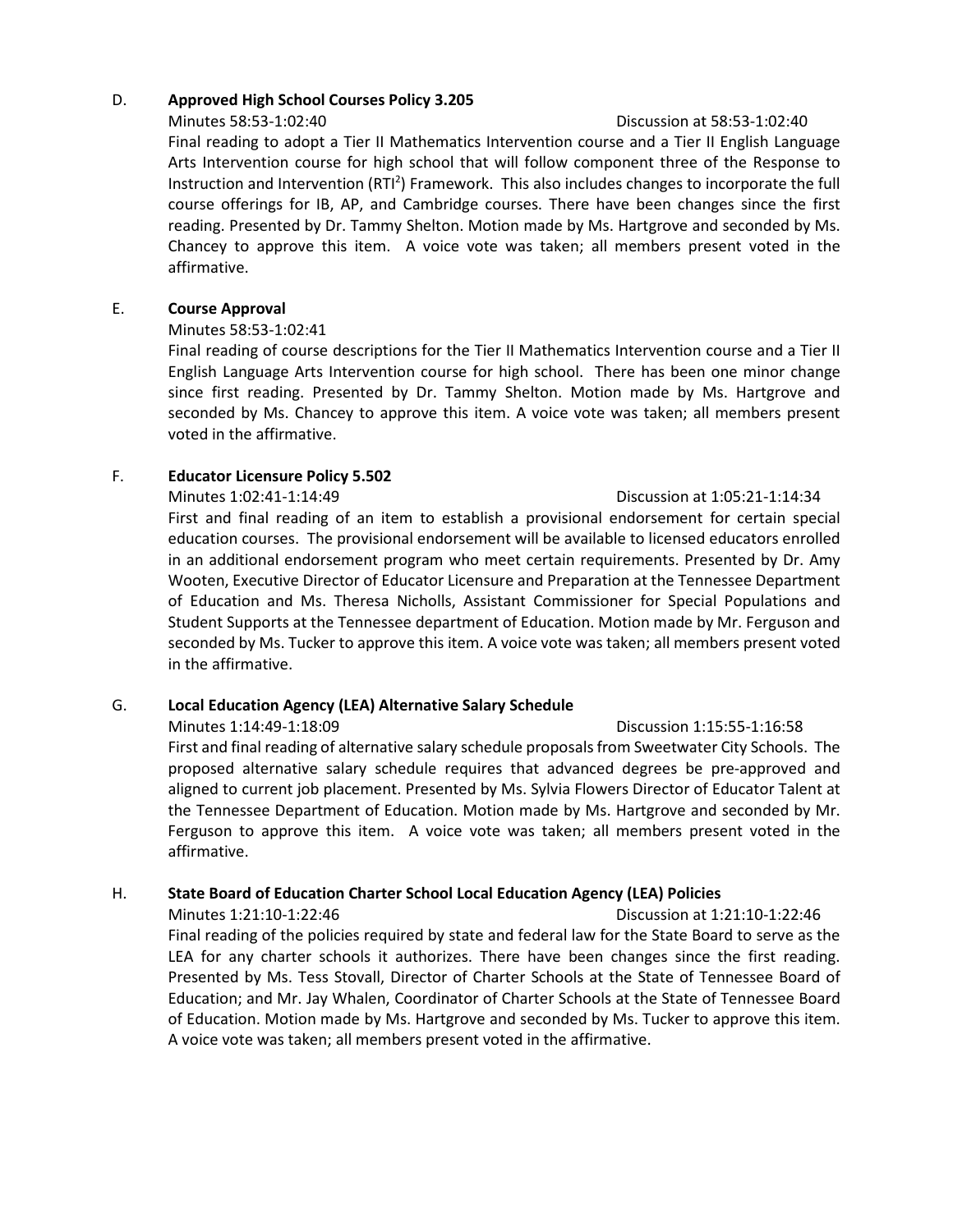# I. **Recommendations for Professional Education Units and Licensure Programs**

Minutes 123:02-125:20 Discussion at 1:24:08-1:25:02 First and final reading of recommendations for Middle Tennessee State University. Presented by Dr. Amy Wooten. Motion made by Mr. Ferguson and seconded by Ms. Hartgrove to approve this item. A voice vote was taken; all members present voted in the affirmative.

# J. **English as a Second Language (ESL) Policy 3.207**

# Minutes 125:21-1:32:44 Discussion at 1:27:28-1:32:29

First and final reading to update the exit criteria for English learners for the 2017-18 school year and to provide other minor clarifications to help align the policy with the implementation guide for ESSA. Presented by Ms. Jan Lanier, Director of Director of English Learner, Immigrant & Migrant Programat the Tennessee Department of Education. Motion made by Ms. Tucker and seconded by Mr. Bawcum to approve this item. A voice vote was taken; all members present voted in the affirmative.

# K. **Educator Preparation Policy 5.504**

# Minutes 1:32:45-136:26

Final reading of changes to literacy standards for educator preparation in additional content areas as well as procedures for students attending preparation programs operating under denial of approval status. There have been changes since the first reading. Presented by Dr. Amy Wooten. Motion made by Ms. Chancey and seconded by Ms. Hartgrove to approve this item. A voice vote was taken; all members present voted in the affirmative.

# V. **Tennessee Student Assistance Corporation (TSAC) Default Actions**

# A. **TSAC Default**s

# Minutes 1:36:26-1:37:40

The final reading of the list of individuals who hold a teaching license and who have been identified by the Tennessee Student Assistance Corporation as being in default on a student loan pursuant to T.C.A. 49-5-108 (d) (2). Presented by Ms. Brittani Kendrick, Staff Attorney at the State Board of Education.

# VI. **Teacher License Actions** presented by Ms. Brittani Kendrick Staff Attorney State of Tennessee Board of Education

Minutes 1:37:41-1:51:06 discussion at 1:39:02-1:49:01 Motion made by Ms. Tucker Seconded by Mr. Bawcum. A roll count vote was taken; all members present voted in the affirmative.

- A. George Ian Alley Revocation
- B. Ann Chilcoat Two (2) year suspension
- C. James Todd Cotton Two (2) year suspension
- D. Tad Cummins Revocation
- E. Adam Floyd Deny license
- F. Jennifer Griva Revocation
- G. Sandra Jeanne Hicks This item was pulled from the agenda at the meeting
- H. Cory Hunter Deny license
- I. Stacy P. Mason Revocation
- J. Eva Musgray Revocation
- K. Nathan O'Connell Revocation
- L. Tracy Dion Hill Riggs Revocation